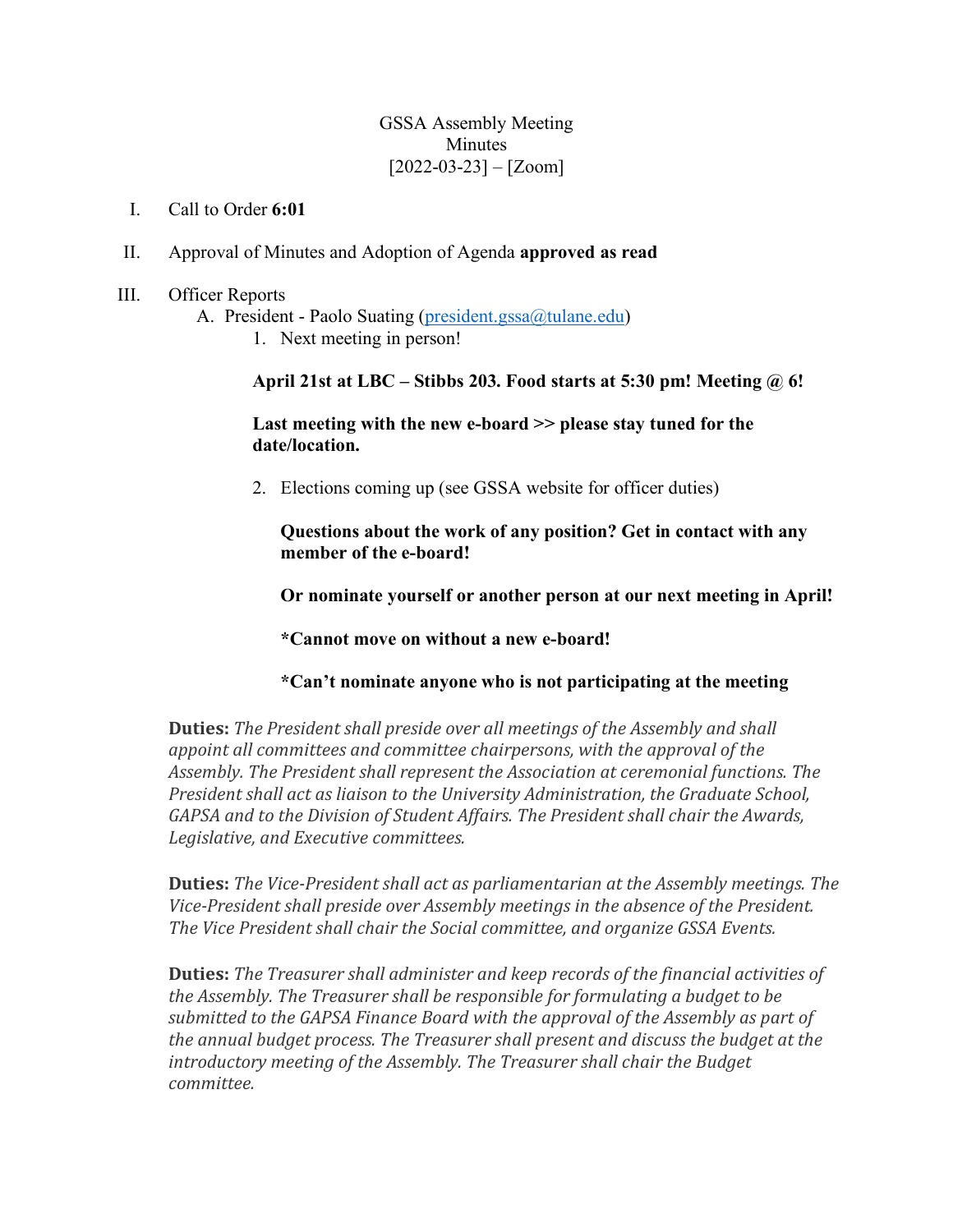**Duties:** The Secretary shall make public and keep a permanent record of the proceedings of the Assembly meetings, distributing within one (1) week the minutes of said meetings. The Secretary shall have the additional duty of distributing a copy of the Constitution and By-laws at the introductory meeting. The Secretary shall also be *in* charge of the website and listsery maintenance and maintain the upkeep of the *GSSA graduate office.*

- 3. Recommendations for Faculty Awards due by April 4
- B. Vice President Anika Tabassum (vp.gssa@tulane.edu)
	- 1. Tomorrow (March 24, 2022) bowling event, 6-8 pm at Fulton Alley

**https://docs.google.com/spreadsheets/d/16i310bREHQZMF-H8FKrX8mWzcHxHU9dv/edit?usp=sharing&ouid=1150921487413732 83605&rtpof=true&sd=true**

## **RSVP** +1s allowed!  $\wedge\wedge\wedge$

- 2. Crawfish fest on progress (**April 29th, 2-5 pm**)- **sober monitor needed**
- 3. SSE career fair proposal : Invited speaker Ron (PhD student, department of Physics and Engineering Physics)

**There was a recent SSE career fair online; it seemed the fair was geared toward academic jobs. They were no visa-sponsoring companies there either.** 

**Desire for SSE career fair that fills these gaps.** 

**Anika in talks with OGPS Briana Mohan and Dean Foster (positive reactions)**

**How to go forward? Speaker – Ron Koshita** 

**Experience with career coach as an undergraduate; where is this experience for graduates? How can we advocate for it? How can we encourage graduate students to utilize these resources? Tulane has lots of connections; how can we use them to the benefit of the graduating population?** 

**Formal letter drafting in process – any ideas for this process?? >> email Anika** 

**Looking for rep signatures; keep an eye out in your email/next meeting for approval of the letter!**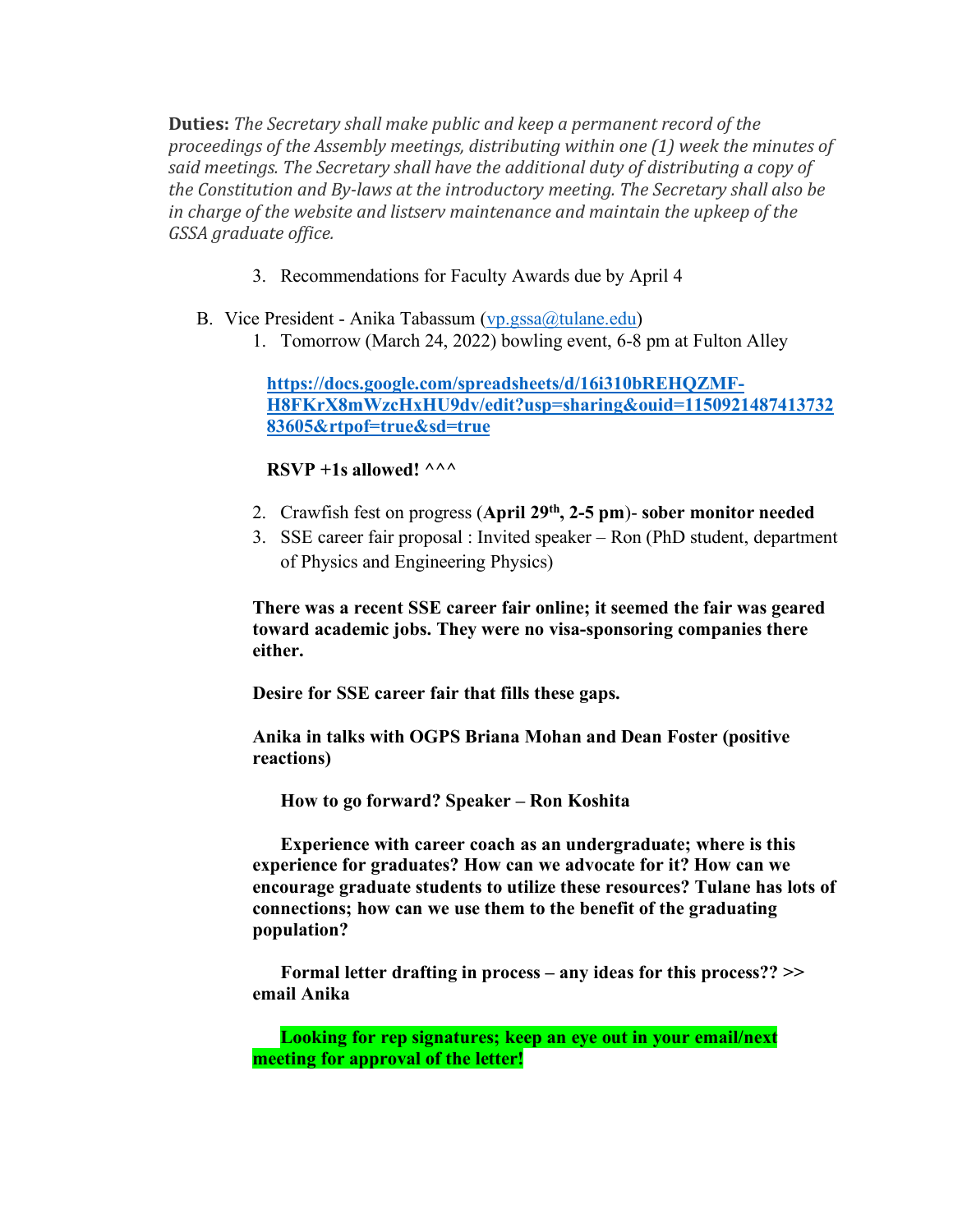4. Monthly wellness sessions proposal: Invited speaker - Lee O Vaasjo ( PhD student, department of Cell and Molecular Biology)

## **Why we should have regular mental health wellness sessions --**

Comprehensive surveys collected at the Brain Institute

- only 3/5 students graduate from the program
- during covid, students passed away; radical effects on the dept.
- issue of student retention
- survey of 45 questions
	- o 67% are working over 40 hours (about national avg)
	- o but only 30% feel they have a good work/life balance
	- o not great representation of training committee and network
	- $\circ$  25% dissatisfied with the program
	- $\circ$  large representation of students felt their mental health needs were not met, and there was a correlation between feeling sufficiently supported and regularly meeting with one's advisor/PI.
	- o conclusion: students need a support system for mental health.
- 5. Next wellness event on April

# **Tentative date: 21st/22nd April 2022, tentative time: 3:30-5:30 pm, Venue: Reily Center**

 **Asking budget of \$200 approved !**

Discussion about requesting a rock climbing gym  $\gg$  Anika will look into it!

- C. Treasurer Nirasha Thilakaratne (treasurer.gssa@tulane.edu)
	- Raising the cap for event requests from \$250 to \$300 for votes without detailed budget justification.
	- Raising the cap for speaker honoraria from \$200 to \$350.
	- Increasing speaker *per diem* from \$85 to \$100.

#### All three changes pass with over 2/3 majority in favor.

#### Event Requests

| Event Date | Event Name                      | Department         | Amount requested |
|------------|---------------------------------|--------------------|------------------|
| 04/18      | Math Grad Student<br>Colloquium | <b>Mathematics</b> | \$100            |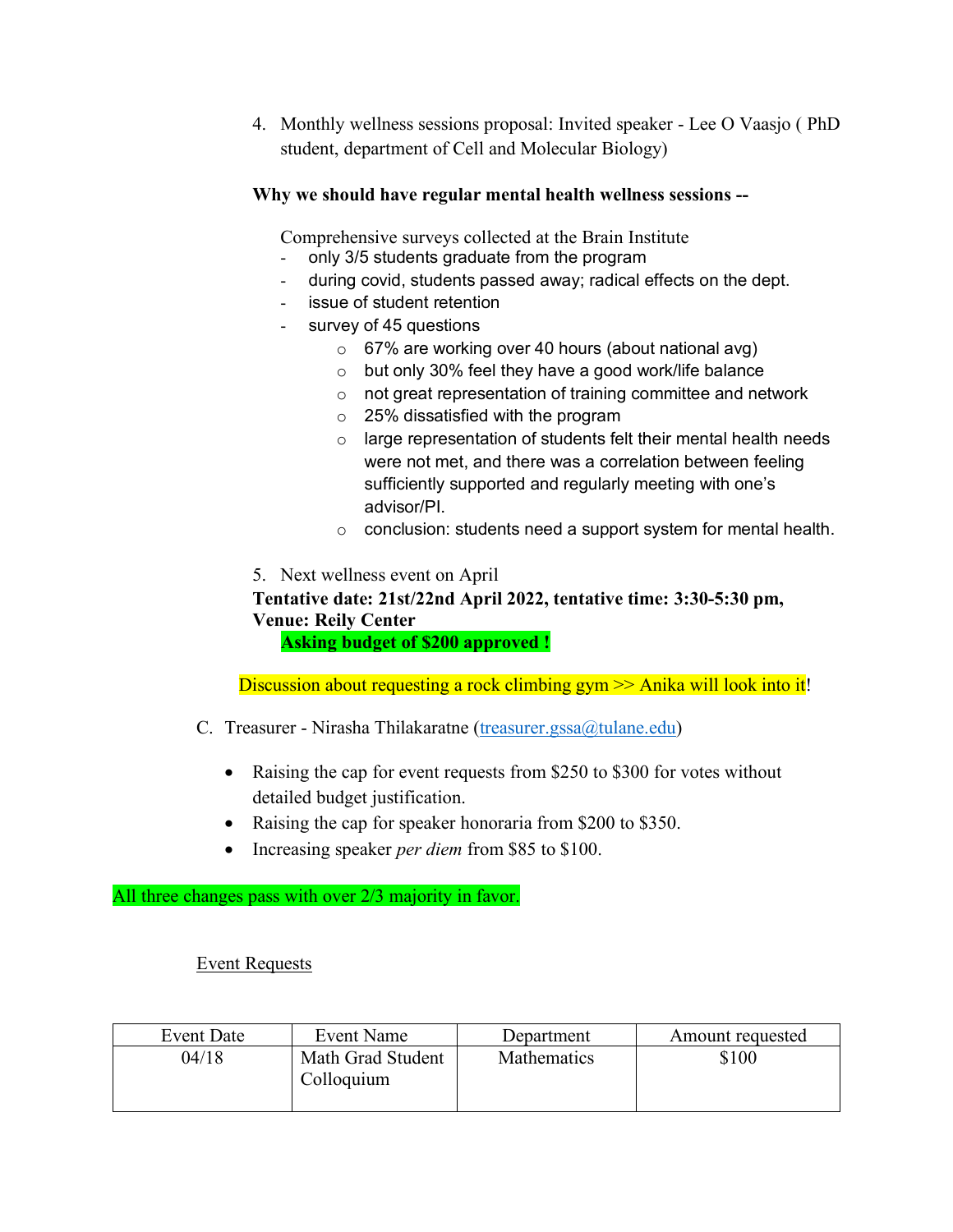| 04/26 | Math Grad Student<br>Colloquium                                                      | Mathematics        | \$100                                                             |
|-------|--------------------------------------------------------------------------------------|--------------------|-------------------------------------------------------------------|
| 05/03 | Math Grad Student<br>Colloquium -<br>Finale                                          | Mathematics        | \$200                                                             |
| 04/06 | April CGSA<br>Meeting                                                                | Chemistry          | \$250                                                             |
| 03/25 | Downtown<br><b>Uptown North</b><br>Shore<br>Neuroscience<br>Krewe (DUNNK)<br>Meeting | Neuroscience       | \$100                                                             |
| 04/08 | <b>Brewing</b><br>Conversations                                                      | Anthropology       | \$200                                                             |
| 04/05 | LingLunch                                                                            | Linguistics        | \$91.74                                                           |
| 04/12 | LingLunch                                                                            | Linguistics        | \$81.77                                                           |
| 04/19 | LingLunch                                                                            | Linguistics        | \$77.09                                                           |
| 04/26 | LingLunch                                                                            | Linguistics        | \$91.74                                                           |
| 05/03 | LingLunch                                                                            | Linguistics        | \$81.77                                                           |
| 04/15 | ATCG-CMB<br>business meeting                                                         | Cell and Molecular | \$160                                                             |
| 04/15 | Psychology<br>department meet<br>up                                                  | Psychology         | \$476 -- $\sim$ 20 / person<br>(budget shared in zoom<br>meeting) |

Events under 300 – funded!

Events over 300 – funded!

D. Secretary - Alyssa Walker (secretary.gssa@tulane.edu)

1. Take my position! I'll buy you coffee if you want to chat about what I do as secretary! It consists management of our documents, websites, and assembly attendance; it takes about 1 hr/month outside of the assembly meetings.

a) awalker11@tulane.edu

IV. New Business